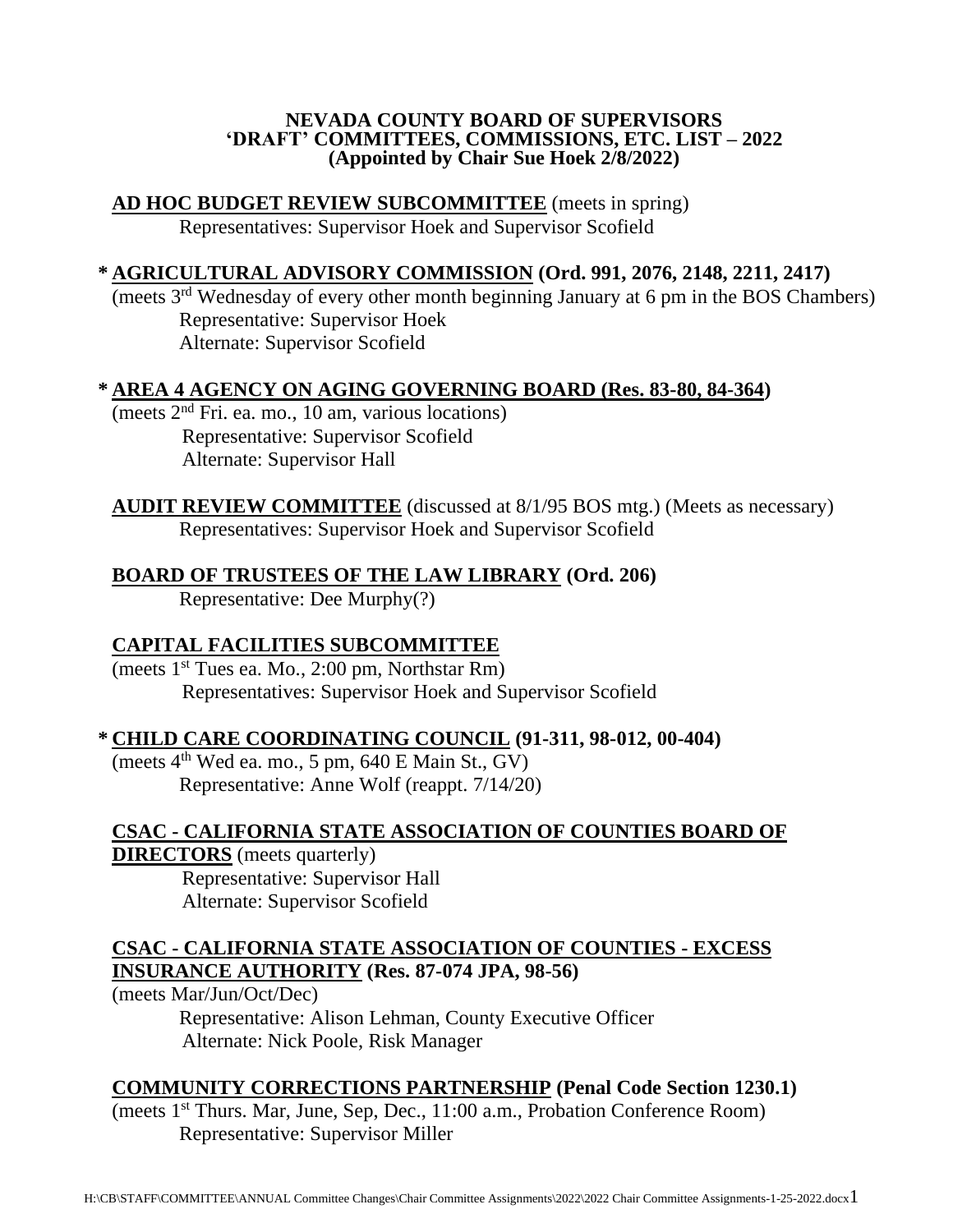## **ERC - ECONOMIC RESOURCE COUNCIL OF NEVADA COUNTY**

(meets 1st Thurs every other mo. starting Feb., 7:30-9:00am, 104 New Mohawk Rd, Nev. City) Representative: Supervisor Scofield Alternate: Supervisor Bullock

### **\* FIRE SAFE COUNCIL OF NEVADA COUNTY (Res. 98-225)**

(meets 4th Thurs various mos., 10 am, Madelyn Helling Library) Representative: Supervisor Hoek Alternate: Supervisor Hall

### **\* FIRST FIVE NEVADA COUNTY CHILDREN & FAMILIES FIRST COMMISSION**

**(Ord. 1988)** (1-4 pm 2/27, 4/24, 5/29, Empire Mine Room; No June/July mtg.) Representative: Supervisor Hoek

### **\* LOCAL AGENCY FORMATION COMMISSION (LAFCo)**

(meets every month as needed February thru November 2019, various locations) Representatives: Supervisor Miller and Supervisor Bullock Alternate: Supervisor Hoek

### **LOCAL GOVERNMENT COMMISSION**

Representatives: Supervisor Hall Alternate: Supervisor Bullock

### **MENTAL HEALTH AND SUBSTANCE USE ADVISORY BOARD (Res. 93-195, 94-74,**

**99-331, 99-332, 03-433, 18-565)** (meets 1st Fri ea. mo., 9:30 am, Crown Point Circle) Representative: Supervisor Hall Alternate: Supervisor Bullock

#### **MOUNTAIN COUNTIES WATER RESOURCES ASSOCIATION**

(meetings held as needed) Representative: Supervisor Scofield Alternate: Supervisor Hall

# **MULTI-AGENCY JUVENILE JUSTICE COORDINATING COUNCIL (Res. 96-529,**

## **01-332, 02-235, 02-495, 05-181)**

Representative: Supervisor Hoek Alternate: Supervisor Scofield

#### **NATIONAL ASSOCIATION OF COUNTIES (NACo)**

Representative: Supervisor Hall Alternate: Supervisor Scofield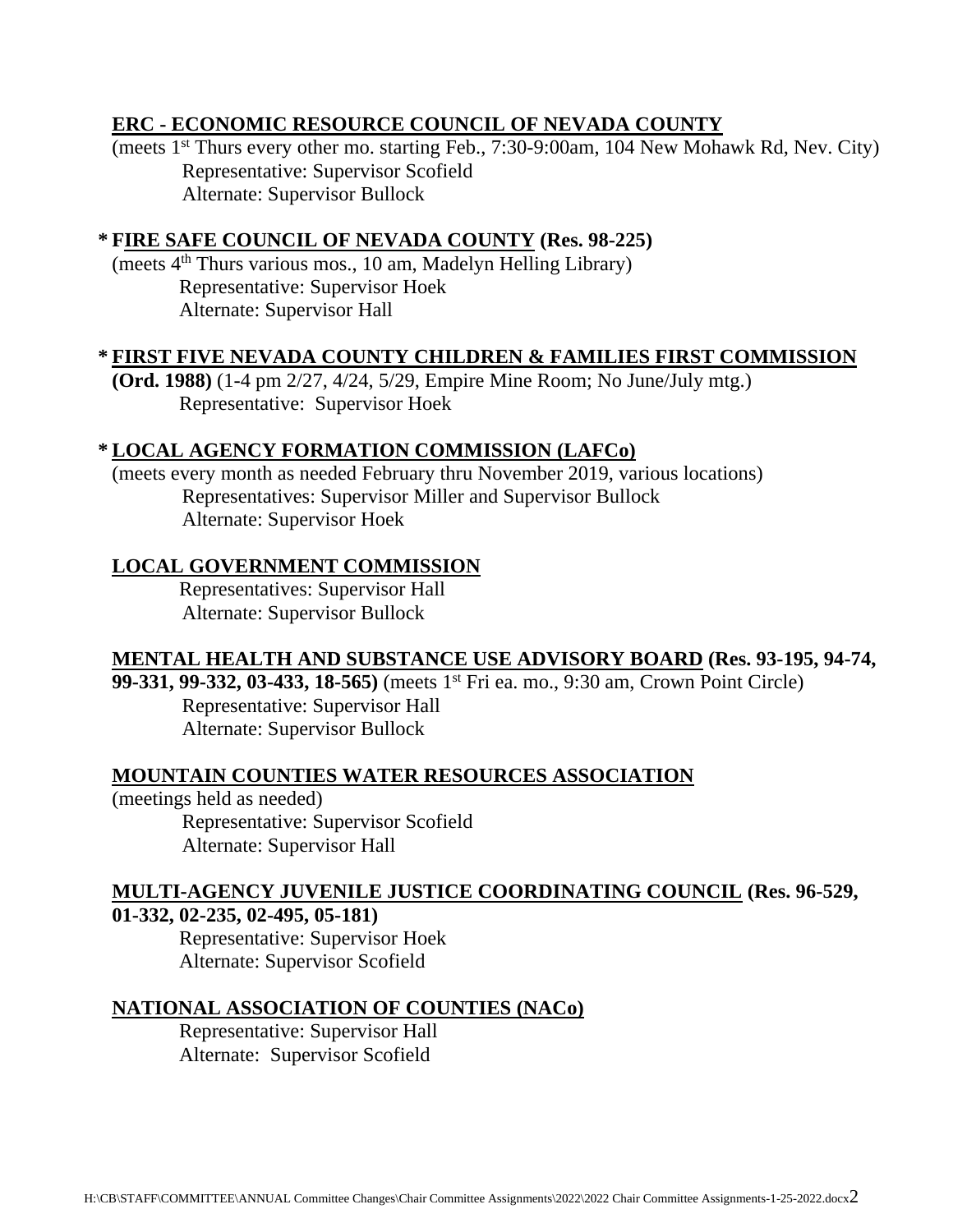# **\* NEVADA COUNTY FINANCE AUTHORITY (Res. 92-680, 93-32 & HA93-1)**

(meets at least once a year and as needed) Representative: Supervisor Hoek Alternate: Supervisor Scofield Housing Authority Representative: Vacant

# **\* NCTC - NEVADA COUNTY TRANSPORTATION COMMISSION (NCTC)**

**(Res. 89-245)** (meets 3rd Wed every other month beginning January, 9:30 am, BOS Chambers, meets in Truckee July 18, 2018)

Representatives: Supervisor Scofield and Supervisor Hoek Alternate: Supervisor Bullock

## **\* NCTC - NEVADA COUNTY TRANSPORTATION COMMISSION also acting as NEVADA COUNTY AIRPORT LAND USE COMMISSION (Res. 10-113)**

(meets 3rd Wed every other month beginning January, 9:30 am, BOS Chambers) Representatives: Supervisor Scofield and Supervisor Hoek Alternate: Supervisor Bullock

# \* **NORTHERN RURAL TRAINING EMPLOYMENT CONSORTIUM (NoRTEC)**

**(Res. 07-549, 08-221**) (Jan 24, Apr 25, Aug 22, Oct 23, 2019, 10 am – Rotating locations) Representative: Supervisor Scofield Alternate: Supervisor Miller

## **\* NORTHERN SIERRA AIR QUALITY MANAGEMENT DISTRICT BOARD**

**(86-600, 86-656, 02-374)** (meets 4th Mon, 1-4 pm, 200 Litton Drive, Rm 316, G.V.) Representatives: Supervisor Scofield and Supervisor Bullock Alternate: Supervisor Hoek

# **OPERATIONAL AREA EMERGENCY SERVICES COUNCIL (Ord. 1958, Res. 96-446)**

(1:30-3 pm, Feb, May, Aug, Nov, Empire Rm) Representative: Supervisor Scofield Alternate: Supervisor Miller

## \***RCRC - RURAL COUNTY REPRESENTATIVES OF CALIFORNIA**

(meets 1/16, 3/13, 5/1-5/2, 6/19, 8/14, 9/25-9/26, 9/27; 12/11 - 9:00 am at Sacramento Offices) Representative: Supervisor Miller Alternate: Supervisor Hoek

## **\* RCRC – GOLDEN STATE FINANCE AUTHORITY (Res. 98-17, 02-375)**

(meets in conjunction with RCRC) Representative: Supervisor Miller Alternate: Supervisor Hoek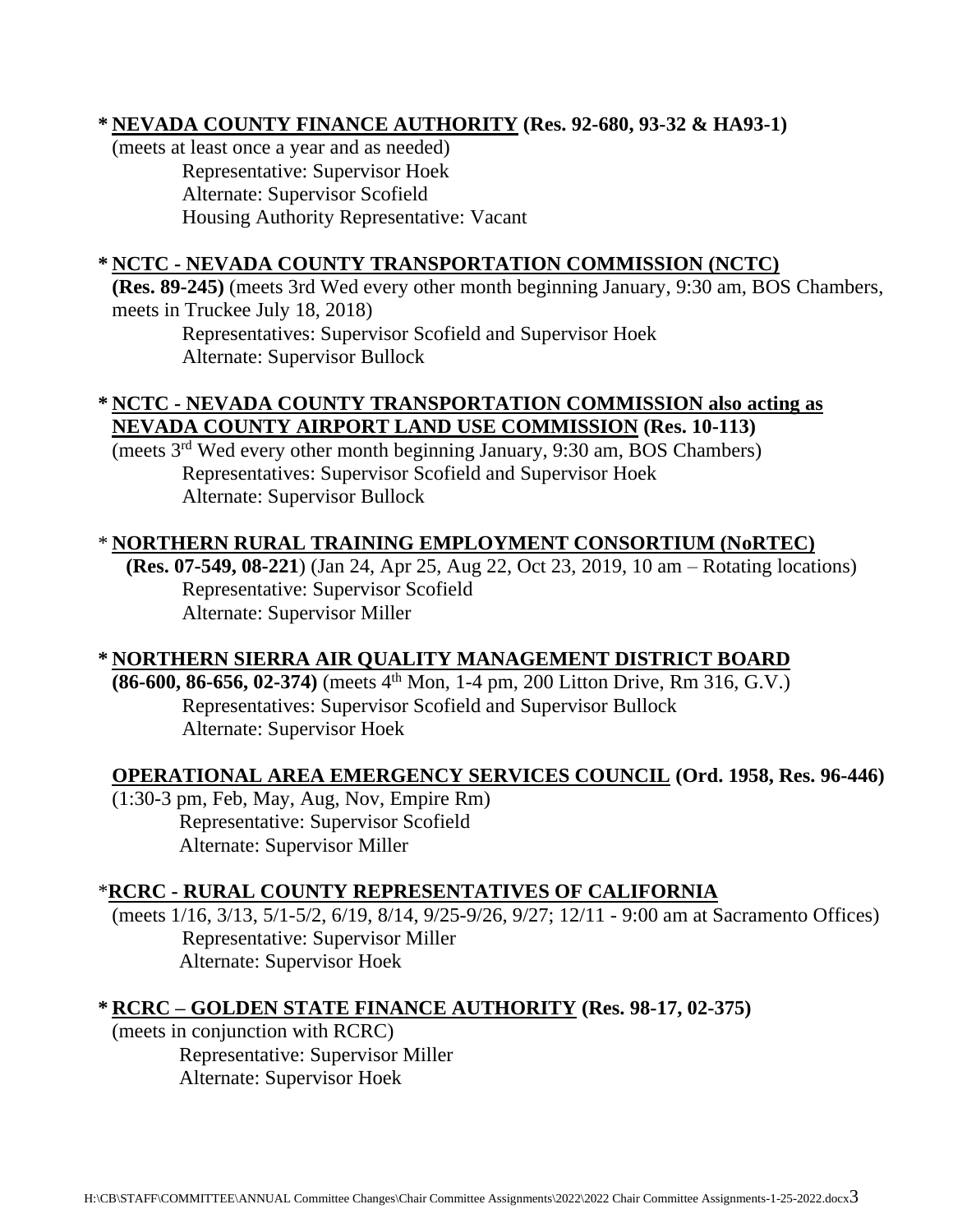# **\* RCRC – GOLDEN STATE CONNECT AUTHORITY (Res. 98-17, 02-375)**

(meets in conjunction with RCRC) Representative: Supervisor Miller Alternate: Supervisor Hoek

# **\* RCRC - ENVIRONMENTAL SERVICES JOINT POWERS AUTHORITY (Res. 02-367)**

(meets March, June, August, Oct. and Dec.; 9:00 am at Sacramento Offices) Representative: Supervisor Miller 1<sup>st</sup> Alternate: David Garcia, Solid Waste Program Manager 2<sup>nd</sup> Alternate: Panos Kokkas, Director of Public Works

## **\* REGIONAL HOUSING AUTHORITY (Res. 11-205)**

(meets 1 st and 3rd Wed. ea. mo. 12:15 p.m. various locations) Representatives: Supervisor Miller and Supervisor Hoek

**REMOTE ACCESS NETWORK (RAN) (Res. 91-199)** (meets at least annually, as needed) Representative: Supervisor Hoek

# **\* SIERRA NEVADA CONSERVANCY BOARD/CENTRAL SIERRA SUBREGIONAL**

Rotation El Dorado, Placer, Yuba & Nevada, (2 years Liaison, 2 years Alternate, 2 years Board member) Representative: Hall

## **\* SIERRA SACRAMENTO VALLEY EMERGENCY MEDICAL SERVICES JOINT POWERS AUTHORITY GOVERNING BOARD (Res. 92-39, 11-031)**

(meets 2 nd Fri of odd Mos., starting January, 1:00 pm, Rocklin) Representative: Supervisor Hoek Alternate: Supervisor Scofield

## **\* SOLID & HAZARDOUS WASTE COMMISSION (NEVADA COUNTY) (Res. 96-99)**

(meets 2nd Thurs. of April and Oct., 1:30 pm, Empire Rm) Representatives: Supervisor Hall and Supervisor Hoek

## **\* TRANSIT SERVICES COMMISSION (Res. 03-507)**

(meets 3rd Wed every other month starting January, except July, BOS Chambers, 8:30 am) Representatives: Supervisor Scofield and Supervisor Hoek Alternate: Supervisor Bullock

## **TRUCKEE RIVER BASIN WATER GROUP (Res. 94-392)**

(meets the 4th Wednesday of every month from 10:00-Noon, Truckee TTSA Bd Rm) Representative: Supervisor Bullock